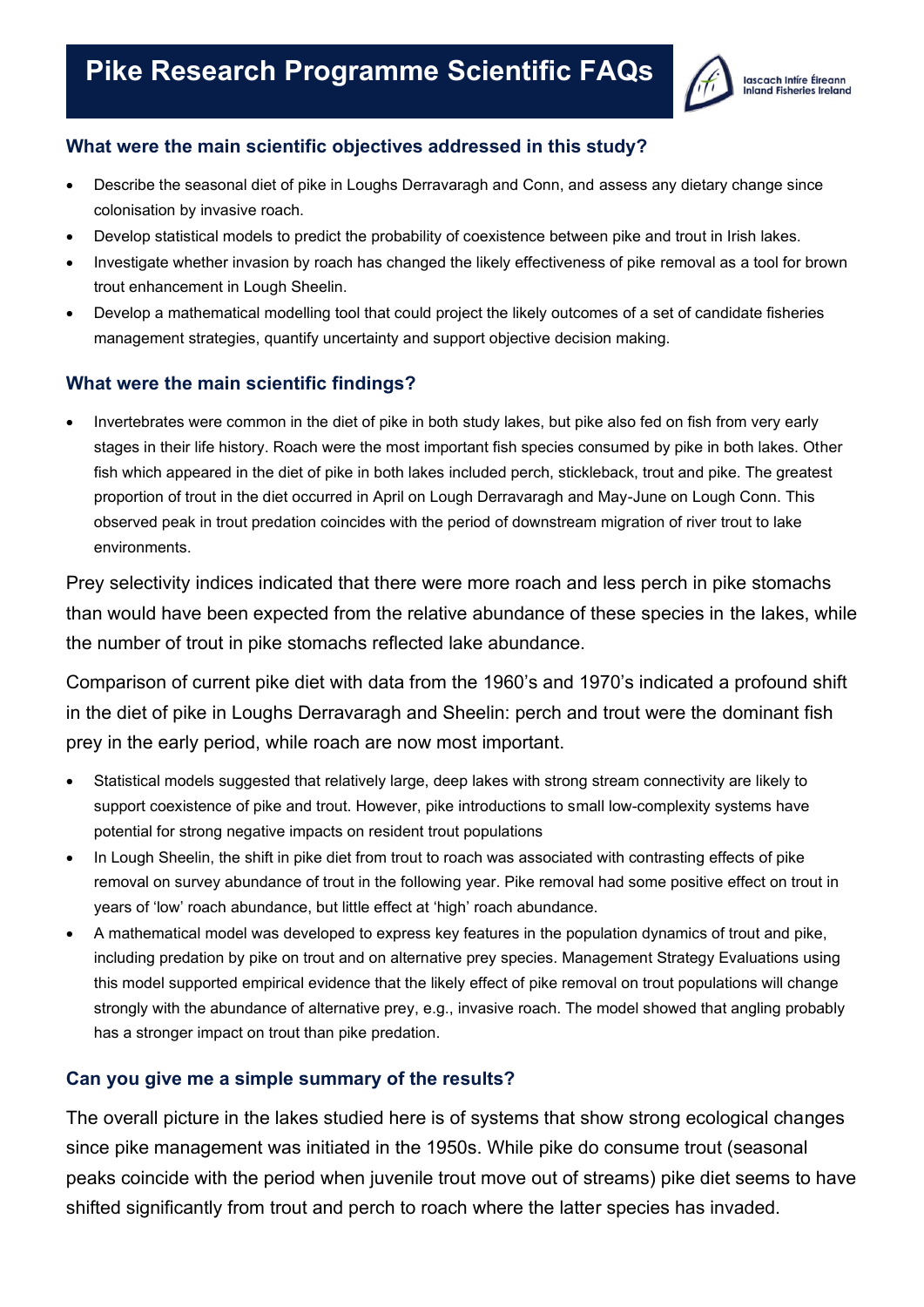This shift means that pike removal may no longer be a very effective trout enhancement tool in larger lakes where the fish community now includes established populations of roach and other potential prey species. These larger well-connected systems also provide habitat diversity and potential spatial refuges that can better support on-going coexistence of pike and trout.

A different situation exists in smaller lake systems, where pike may have appeared relatively recently and where brown trout remain the only available prey fish. In these situations, coexistence of pike and trout is unlikely.

### **Outputs from the mathematical model show 'considerable uncertainty' in the estimates of exploitable brown trout biomass. Does this uncertainty invalidate the results?**

Any forecasts of natural systems have associated uncertainty. The important factor is to quantify and acknowledge uncertainty, and convey this to stakeholders. The size-based modelling approach applies cutting-edge concepts in population modelling, and quantifies uncertainty arising from underlying ecological assumptions. The level of uncertainty observed in the current model outputs suggests that general trends can be accepted, i.e., the relative effects of different management strategies, but absolute levels of predicted brown trout biomass are less reliable.

### **There is no mention in the executive summary of the impact of pike on migratory salmonids – what is the impact here?**

The seasonal diet study found that the greatest proportion of trout relative to other fish prey in the diet of pike occurred in April on Lough Derravaragh and May-June on Lough Conn. This peak coincides with the period of downstream migration of river trout to lake environments. This observation agrees with evidence that pike are flexible and opportunistic feeders, targeting whichever prey is most available and that lake entry is believed to be a pike predation bottleneck for salmonids in natural lakes with hydropower barriers and reservoirs. Further study is required to quantify the potential effect of such peak predation events on brown trout populations.

### **Is the complex statistical and mathematical modelling used in this report obscuring the results?**

This research utilises recent best-practice in statistical and mathematical modelling. Standard statistical methods (e.g. general linear models and Bayesian modelling) were applied to historical data and to data collected during this research in order to advance understanding of the factors determining pike-trout coexistence, the nature of pike diet on several lakes, and the likely effects of roach invasion on pike and trout ecology and management.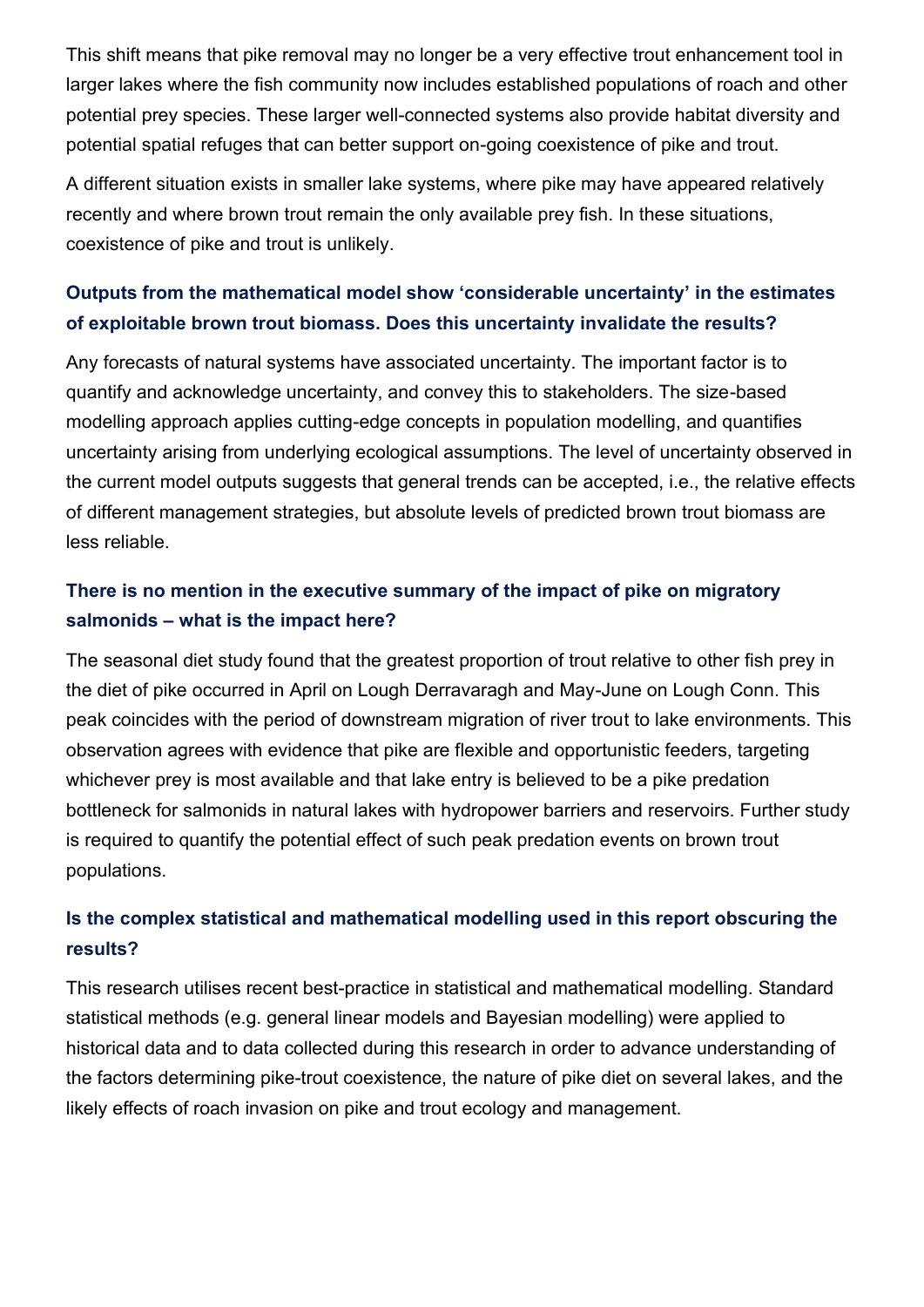This research also utilises mathematical modelling methods from fisheries science to project the likely outcomes of a set of fisheries management strategies, quantify uncertainty and support objective decision making. This ecosystem-based modelling approach to fisheries management is considered best practice for inland and marine fisheries systems and supports management evaluation for numerous fish stocks globally.

## **The report states that most fish were captured in the marginal (littoral) zone, does this bias the results?**

Pike are considered to be a littoral species, i.e., they typically inhabit the shoreline or other shallow areas of the lake. The sampling programme for this study aimed to catch as many pike as possible, and so sampling concentrated on the main (littoral) habitat where most pike are found. This sampling protocol is in contrast to long-term sampling programmes, e.g., for WFD reporting, which aim to provide standardised whole lake abundance indices that track relative abundance of given fish species through time.

The earlier data (1960's and 1970's) was also collected in the marginal areas and it is therefore directly comparable.

## **Historical studies in L. Derravaragh recorded only one species or prey group, how does this affect the analysis? How many prey items would typically be expected?**

Because individual numbers of prey were not evaluated in the earlier period, the Frequency Occurrence metric was used to compare diet across eras. Effectively this means that additional smaller prey items (e.g. invertebrates if consumed with trout or perch) may be under represented to a small degree in the earlier period. No inter era difference in consumption of invertebrates was detected suggesting that impact upon results was unimportant.

## **Given the level of historical stocking of trout in these catchments – how would this affect the analysis?**

This question was not specifically analysed but it can be speculated that pike might opportunistically target naïve stocked brown trout, and that this may have contributed to historical observations of trout in pike stomachs.

## **On Lough Conn, a large proportion of samples were taken from two locations (Enniscoe Bay and the River Deel), while on Lough Derravaragh most samples come from the Roach Hole and Inny inflow. Does this sampling pattern bias the feeding study?**

The sampling programme for this study aimed to catch as many pike as possible for the feeding study, and so sampling concentrated on the habitats where pike were most likely to be found. This sampling protocol is in contrast to long-term programmes, e.g., for Water Framework Directive reporting, which provide standardised abundance indices based on whole-lake surveys to track relative abundance of given fish species through time.